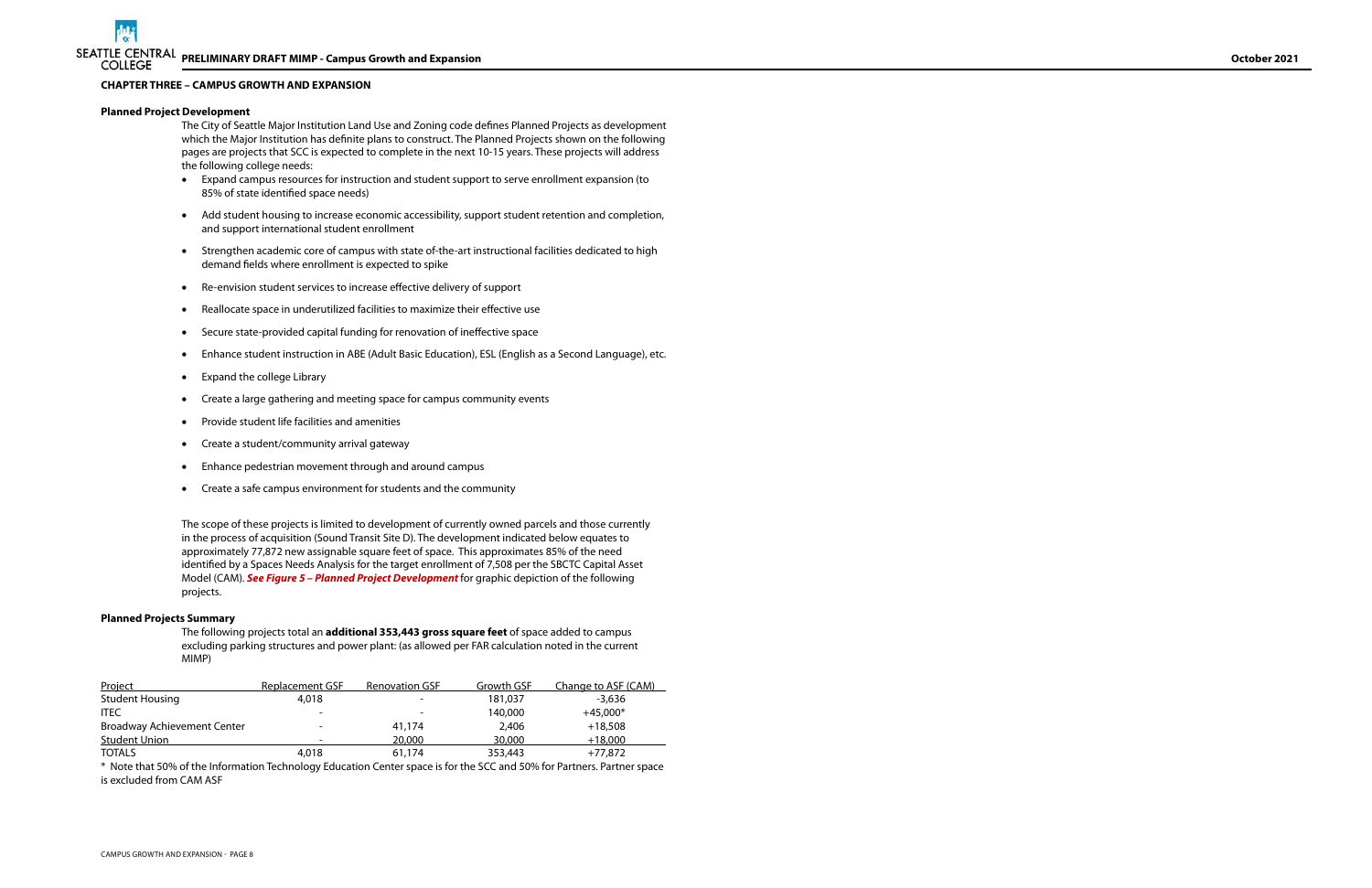**FIGURE 5 - PLANNED PROJECT DEVELOPMENT** 

## **LEGEND**







**Existing Protected Bike Lane** 

Neighborhood Building

Renovation

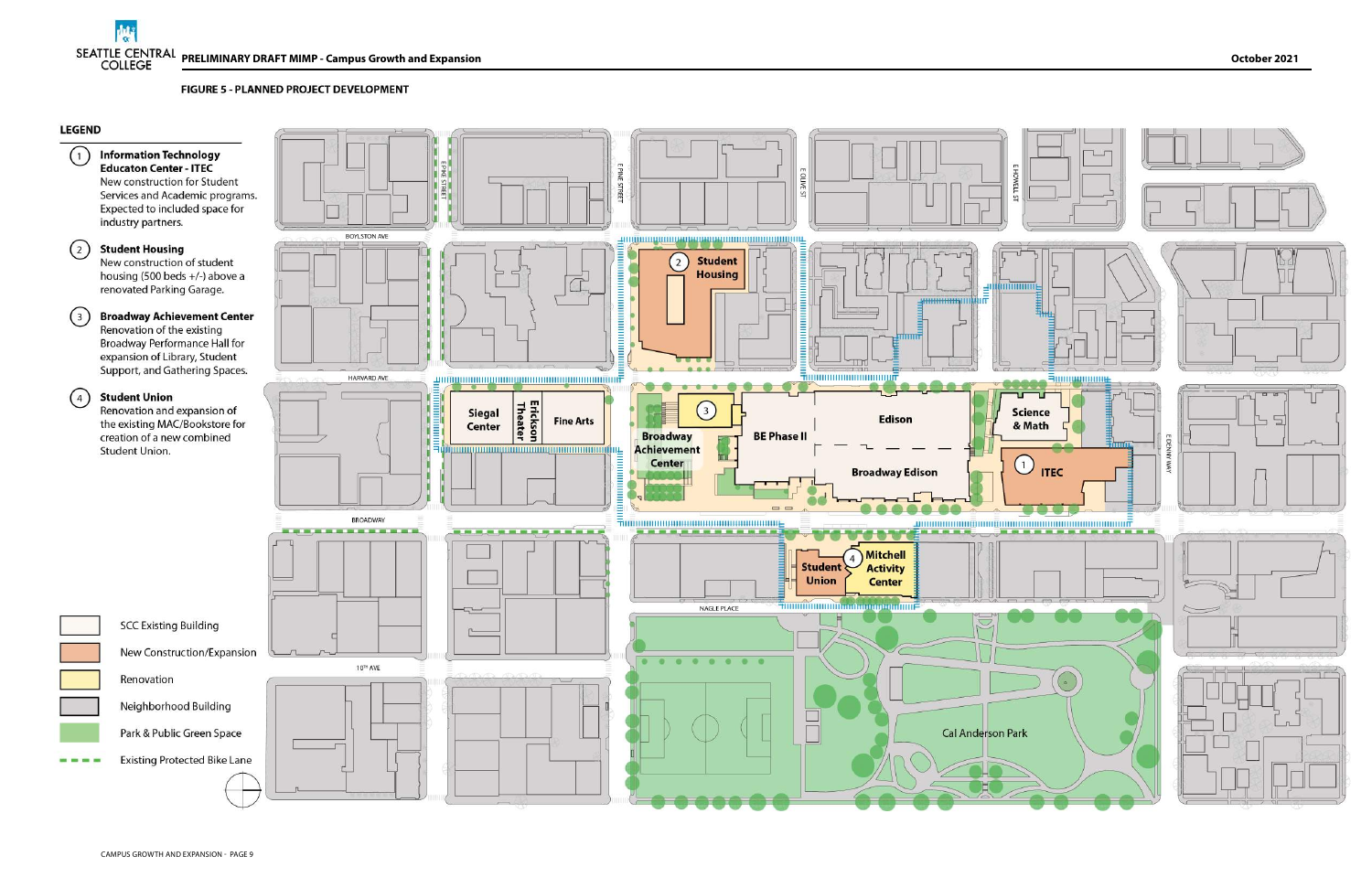

### **Planned Projects**

### Information Technology Education Center (ITEC)

This project is planned as a major new academic building located on the site of the existing North Plaza Building and the acquired Sound Transit Site D. The project scope is envisioned as a six-story structure consisting of three floors of College uses (anticipated to be Student Services, technology classrooms and labs, and general instructional space) and three floors of leased space to College-related partners (District Offices, Industry Organizations, Partnership Companies, etc.). In addition, the project will include a central power plant and underground parking.

Requirements for effective learning environments have evolved and today require increased floor-tofloor heights (to accommodate use of indirect lighting, penetration of daylighting deeper into buildings, and mechanical ventilation requirements, etc.). This is particularly true for instruction in technical and stem-related fields of study which require complex mechanical, electrical, and plumbing systems to support unique laboratory environments.

Parking Stalls **Existing garage includes 510 parking stalls. As a result of the** project, the revised garage will include 261 stalls -- a net loss of 249 stalls.

| <b>Building Height</b>    | 95 feet                                                                            |                                                                             |
|---------------------------|------------------------------------------------------------------------------------|-----------------------------------------------------------------------------|
| Parking Stalls            | 198                                                                                |                                                                             |
| Project Gross Square Feet | <b>Parking Structure</b><br>College Academic Space<br><b>College Partner Space</b> | $= 62.224$<br>$=70,000$<br>$=70,000$<br>Total = $202,224$ gross square feet |

Net Added Campus Gross Square Feet 140,000 gross square feet

(Excludes below grade parking structure and power plant)

#### Student Housing

When students live on campus, it increases opportunities for meaningful interaction with other students as well as college staff and faculty. It also affords students full participation in the social experience of college life. Students living on campus spend less money and time on transportation and are immersed in the campus culture. This is critical for student success and retention. Reduced driving by students also decreases demand for fossil fuel consumption, which in turn reduces the college's carbon footprint. Reduced driving also decreases demand for parking on neighborhood streets.

The college seeks to develop a 500 bed (+/-) student housing complex above a re-built parking garage on the site of the existing campus parking structure.

Building Height **90** feet

Project Gross Square Feet

### Net Added Campus Gross Square Feet 174,682 gross square feet

| Parking Structure      | $= 122.573$                         |
|------------------------|-------------------------------------|
| Retail/Amenities       | $= 6.055$                           |
| <b>Student Housing</b> | $=179,000$                          |
|                        | Total = $307,628$ gross square feet |

(Excluding the demolished Greenhouse, parking structures, and the existing retail space in the existing parking garage)



**Conceptual rendering of the Planned Student Housing project**



**Conceptual rendering of the Planned ITEC project**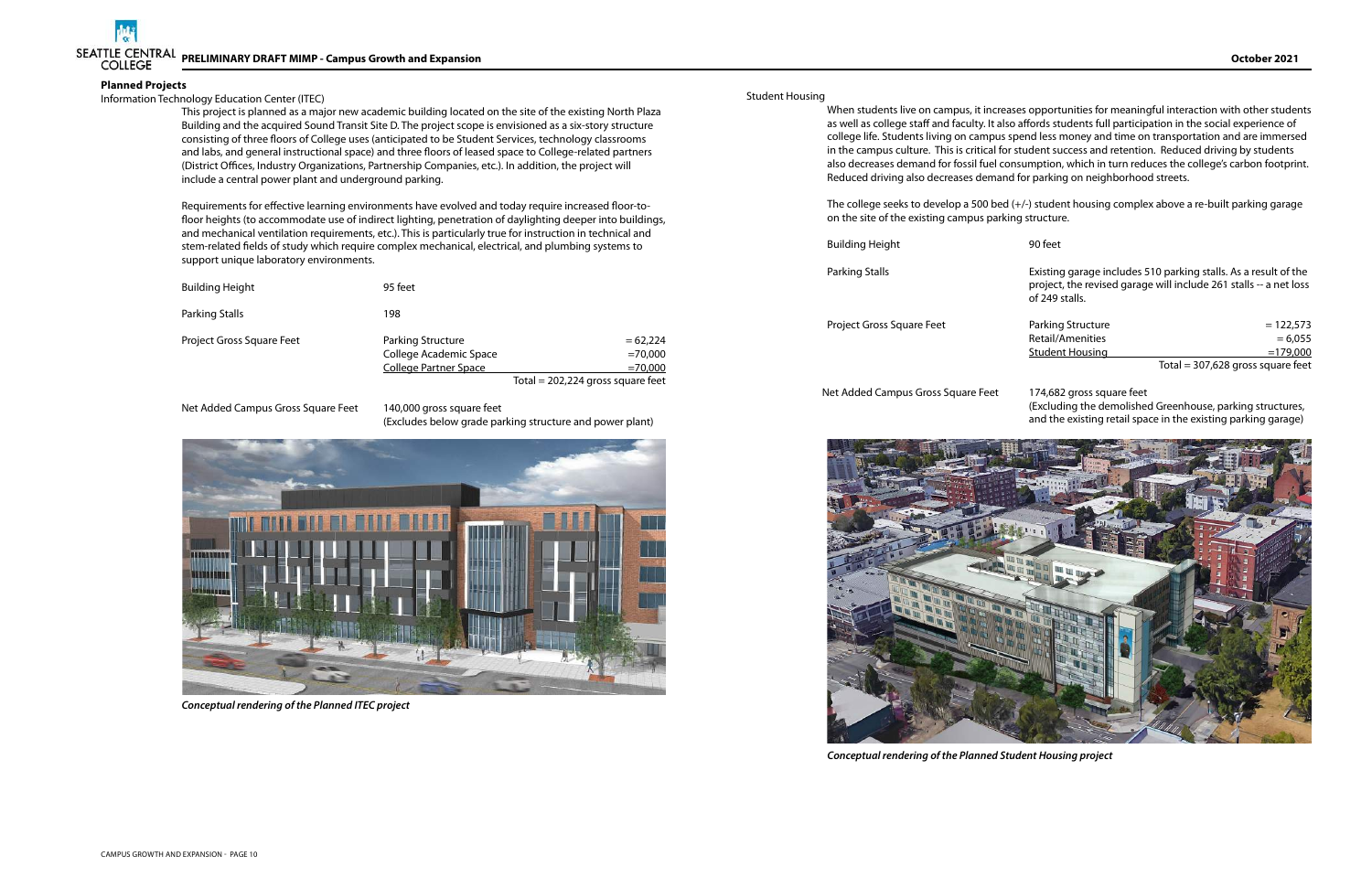### Broadway Achievement Center (formerly the Broadway Performance Hall)

| The proposed Broadway Achievement Center (BAC) project will fully renovate the existing Broadway               |
|----------------------------------------------------------------------------------------------------------------|
| Performance Hall as a revitalized facility serving the college with Basic Skills instruction spaces, a Library |
| expansion, and a new campus Auditorium. Added space will be limited to a new connection to the                 |
| existing Broadway Edison Complex.                                                                              |

The college intends renovation/expansion of the existing Mitchell Activity Center (MAC)/Student Leadership Building (SLB) complex. Limited renovations are expected in the MAC. The SLB will be fully renovated and expanded with potentially an additional floor. The resulting complex will create a new Student Union with space for student life, fitness, and wellness functions.

Building Height 60 feet

Parking Stalls **No existing and none proposed** 

| <b>Building Height</b>           | All construction will be contained below the existing BPH<br>roofline |                                                              |
|----------------------------------|-----------------------------------------------------------------------|--------------------------------------------------------------|
| Parking Stalls                   | None existing, and none proposed                                      |                                                              |
| <b>Project Gross Square Feet</b> | Renovation<br>New connection to BE Complex                            | $=41,174$<br>$= 2.406$<br>Total = $43,580$ gross square feet |

Net Added Campus Gross Square Feet 2,406 gross square feet

## Student Union (formerly the College Bookstore)

| Project Gross Square Feet | Renovation          | $= 20.000$                         |
|---------------------------|---------------------|------------------------------------|
|                           | <b>SLB Addition</b> | $= 30,000$                         |
|                           |                     | Total = $50,000$ gross square feet |

Net Added Campus Gross Square Feet 30,000 gross square feet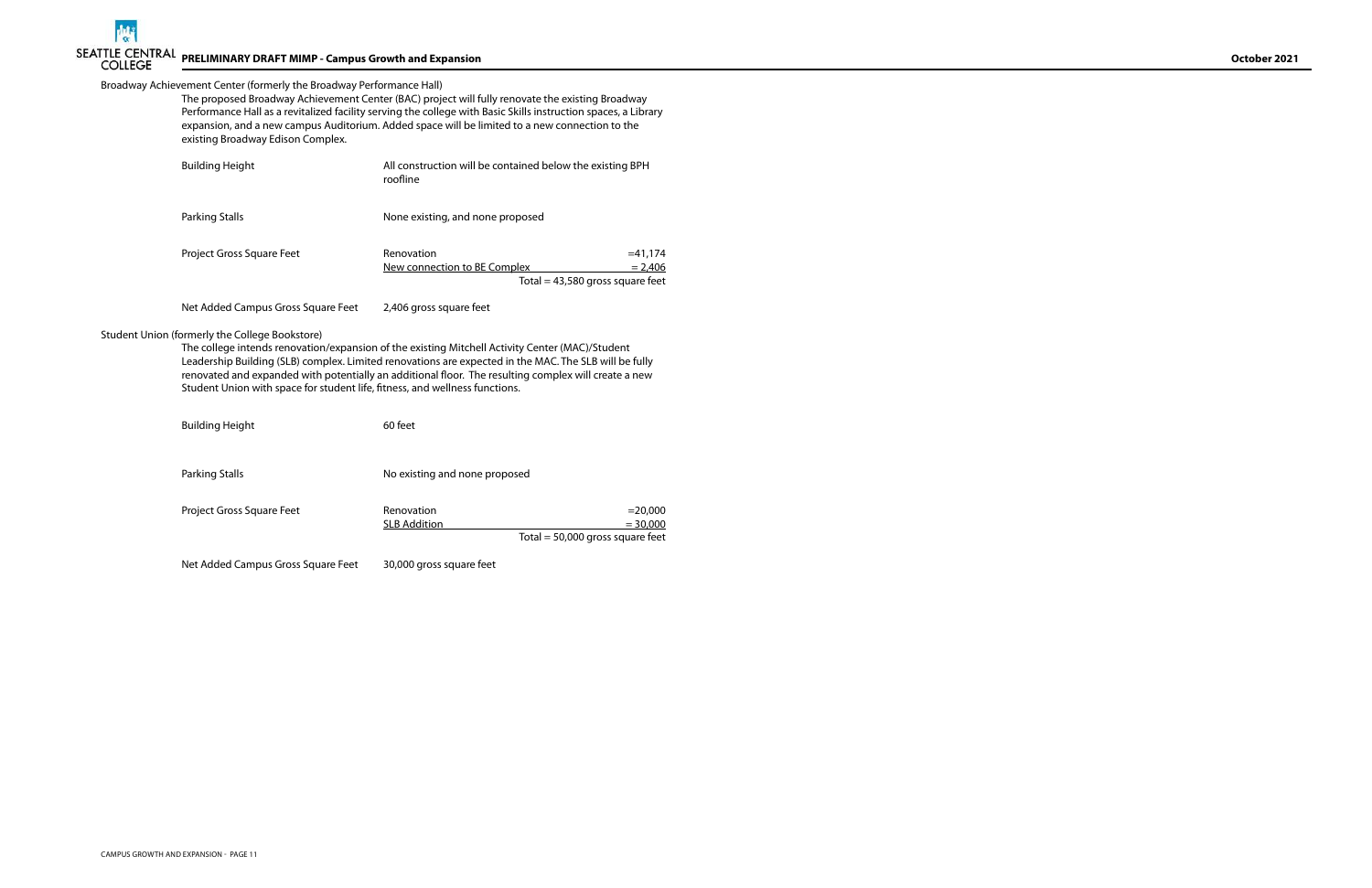#### **Potential Project Development**

 The Potential Projects depicted on the following pages show campus development more than 15 years from now. The purpose of these projects is to provide Seattle Central with development flexibility to serve unexpected needs not currently envisioned. Pending available funding and successful site acquisition, the College seeks to complete the following Potential Projects that could address the following:

- · Expand campus resources for instruction and student support to serve full enrollment of 7,508 (to 100% of state identified space needs)
- · Provide additional housing for students or college staff to support economic accessibility, support student/staff retention
- · Secure state-provided capital funding for campus expansion to support growth needs
- · Strengthen academic core of campus with state of-the-art instructional facilities dedicated to high demand fields where enrollment is expected to spike
- Strengthen student services to increase effective delivery of support
- · Develop and strengthen pedestrian movement through and along campus edges at Harvard and East Howell streets

**See Figure 6 – Potential Project Development** for graphic depiction of the following projects.

#### **Potential Projects Summary**

The following projects total an additional 100,000 gross square feet of space added to campus excluding parking structures. (As allowed per FAR calculation noted in the current MIMP).

| Project                      | Replacement GSF | <b>Renovation GSF</b>    | Growth GSF | <u>Change to ASF (CAM)</u> |
|------------------------------|-----------------|--------------------------|------------|----------------------------|
| Harvard Building I           |                 |                          | 50,000     | 30,000                     |
| Harvard Building II          |                 | $\overline{\phantom{a}}$ | 50,000     | 30,000                     |
| <b>District Energy Plant</b> |                 | $\overline{\phantom{a}}$ | 15,000     |                            |
| <b>TOTALS</b>                | -               | $\overline{\phantom{a}}$ | 115,000    | 60,000                     |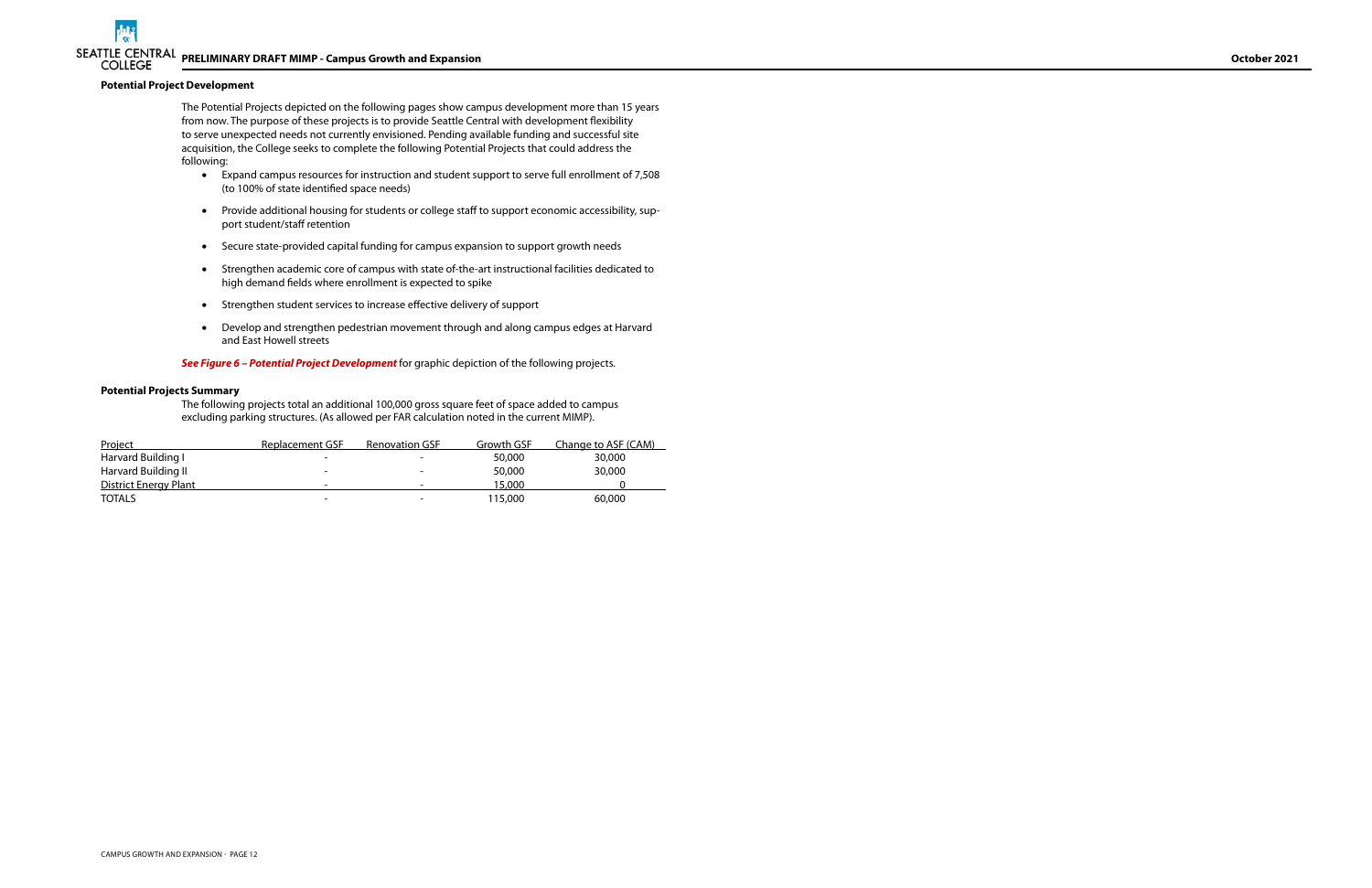FIGURE 6 - POTENTIAL PROJECT DEVELOPMENT

## **LEGEND**